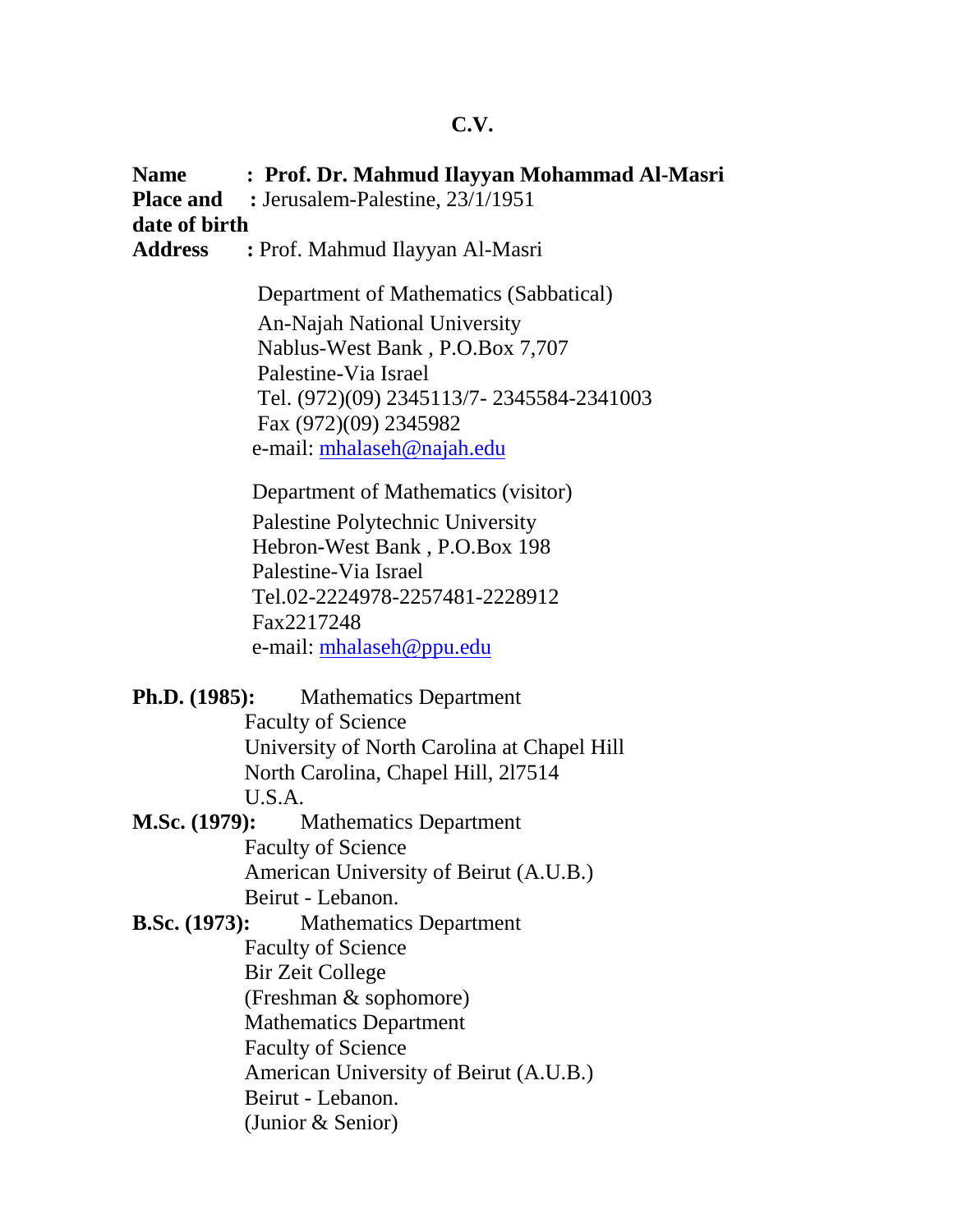**Promotions:**1) Promoted to professor on 1/5/2007

2) Promoted to associate prof. on 19-2-1998.

3) Chairman of math department during the academic years 2000-2001 and 2001-2002.

- **Rewards:** 1) Scholarship for B.Sc. from Bir Zeit College
	- 2) Teaching Assistant at A.U.B. during M.Sc. study.
	- 3) Scholarship for Ph.D. from AMIDEAST with coordination with An-Najah National University.

## **Teaching Experience:**

- 1) An-Najah National University, the current academic year 2012-2013 and the academic years 2010-2011,2011-2012
- 2) Palestine Polytechnic University, the academic year 2009-2010. Sabbatical.
- 3) An-Najah National University, the academic years from 93-94 up to 2008-2009.
- 4) King Abedul-Aziz University in Jeddah, the academic years from 90-91 to 92-93.
- 5) An-Najah National University, the academic years from 85-86 to 89-90.
- 6) An-Najah National University during the academic year 79-80.
- 7) High Schools, the academic years from 73-74 to 76-77.
- 8) Teaching Assistant during graduate study.
- 9) Courses taught at An-Najah are : Calculus I, II, II, General Math. (21103), Math. for Society college, Differential Equations (21203), Principles of Mathematics (21211), Real Analysis 1 (21212), Real Analysis 2 (21311), Complex Analysis (21312), Modern Algebra (21242), Vector Analysis (21303), Topology (21361), Differential Geometry (21462), Scientific Research (21399), Complex Analysis (421513) (graduate course), Real Analysis (421511) (graduate course).
- 10) Courses taught at King Abdul-Aziz University are: Calculus I, II, III, Real Analysis I, Real Analysis II, Differential Equations, Fourier Series, Functional Analysis 1 (graduate course), Functional Analysis 2 (graduate course).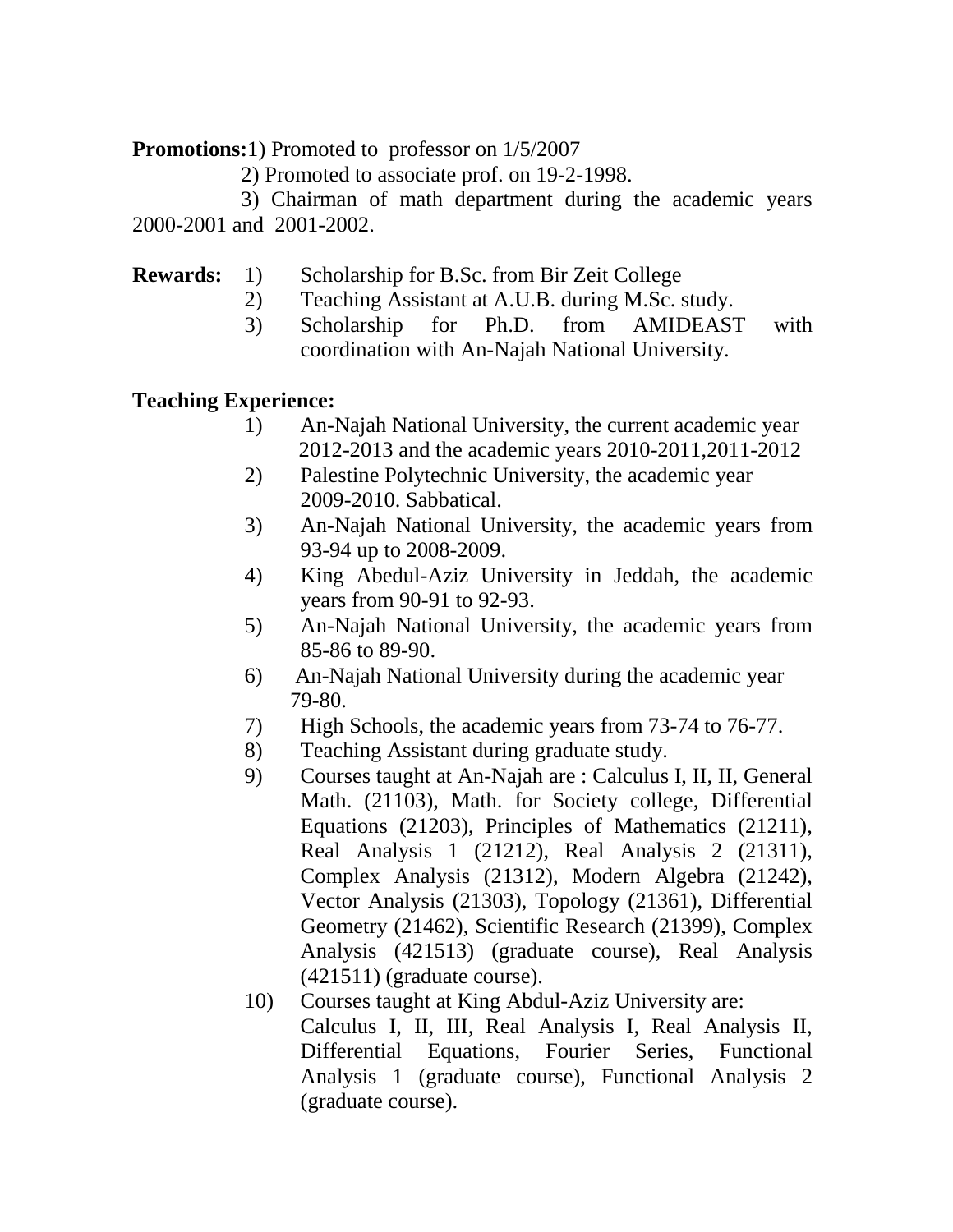11) Participation in some committees for thesis for the degree of Master of Math. Participation in some committees in the math department at An-Najah & coordination of some courses.

**Dissertation Title:**Compact Composition Operators on the Nevanlinna and Smirnov Classes.

## **Research Interest and Specialization:**

Functional Analysis: Operators on function spaces.In particular, the composition operators.

## **Publications:**

- 1) "The  $N(\Omega) \& N^+(\Omega)$  classes  $\&$  composition Operators"Dirasat, Jordanian University, 94.
- 2) "On Composition Operators on  $A^2$ ", An-Najah University, 95
- 3) "On Lipschitz Functions of Subnormal Operators "M. Kothot and M. Masri, Mut'tah University, 96.
- 4) "R( $\Omega$ ) is dense in  $N^+(\Omega)$  " Dirasat, Jordanian University, 97.
- 5) "On Composition Operations on  $N^+(\Omega)$ ", An-Najah University, 98.
- 6) A Real Analysis text book for Al-Quds Open University, 98.
- 7) "On Multipliers of Orlicz Spaces", An-Najah University Journal for Research-A vol. 15,2001.
- 8) "Review of the Multiplier Algebra of Orlicz Spaces", An- Najah University Journal for Research-A vol. 15,2001.
- 9) " Composition Operators on Orlicz and Bochner Spaces", An- Najah University Journal for Research-A, Vol. 16 No 2, 2002.
- 10) "  $H_w(\Omega)$  and  $H_w^+(\Omega)$  Spaces", An- Najah University Journal for Research-A, Vol. 16(1), 2002.
- 11) "The Space  $H_w^+$  and its containing Frechet Space  $F_w^+$ ", Mu'tah Lil-Buhuth Wad Dirasat, Natural and Applied Sciences Series, Vol. 17 No. 3, 2002.
- 12) "Compact Composition Operators on  $H_w(\Omega)$  and  $H_w^+(\Omega)$ Spaces" Abhath Al-Yarmouk, Basic Sciences and Engineering, Vol. 12, No.1, 2003.
- 13) "Multiplicative linear functionals and ring homorphisms of *H* ",Journal of Interdiscplinary Math., Tarupublications. Vol. 10, No.2, 2007.